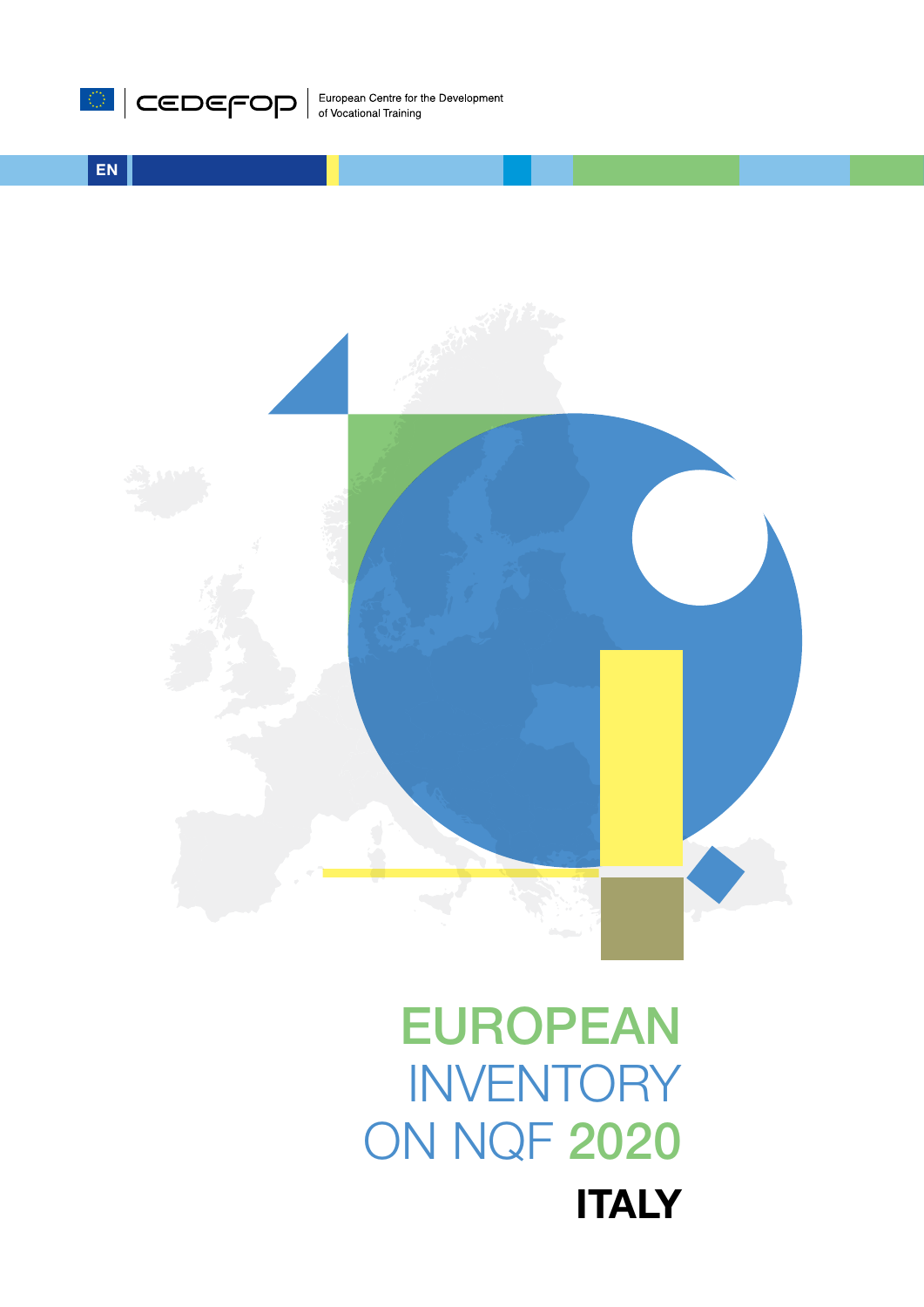Please cite as: Cedefop (2021). *European inventory on NQF 2020 – Italy*. <https://www.cedefop.europa.eu/en/country-reports/italy-european-inventory-nqf-2020>

© European Centre for the Development of Vocational Training (Cedefop), 2021. Creative Commons Attribution 4.0 International (CC BY 4.0).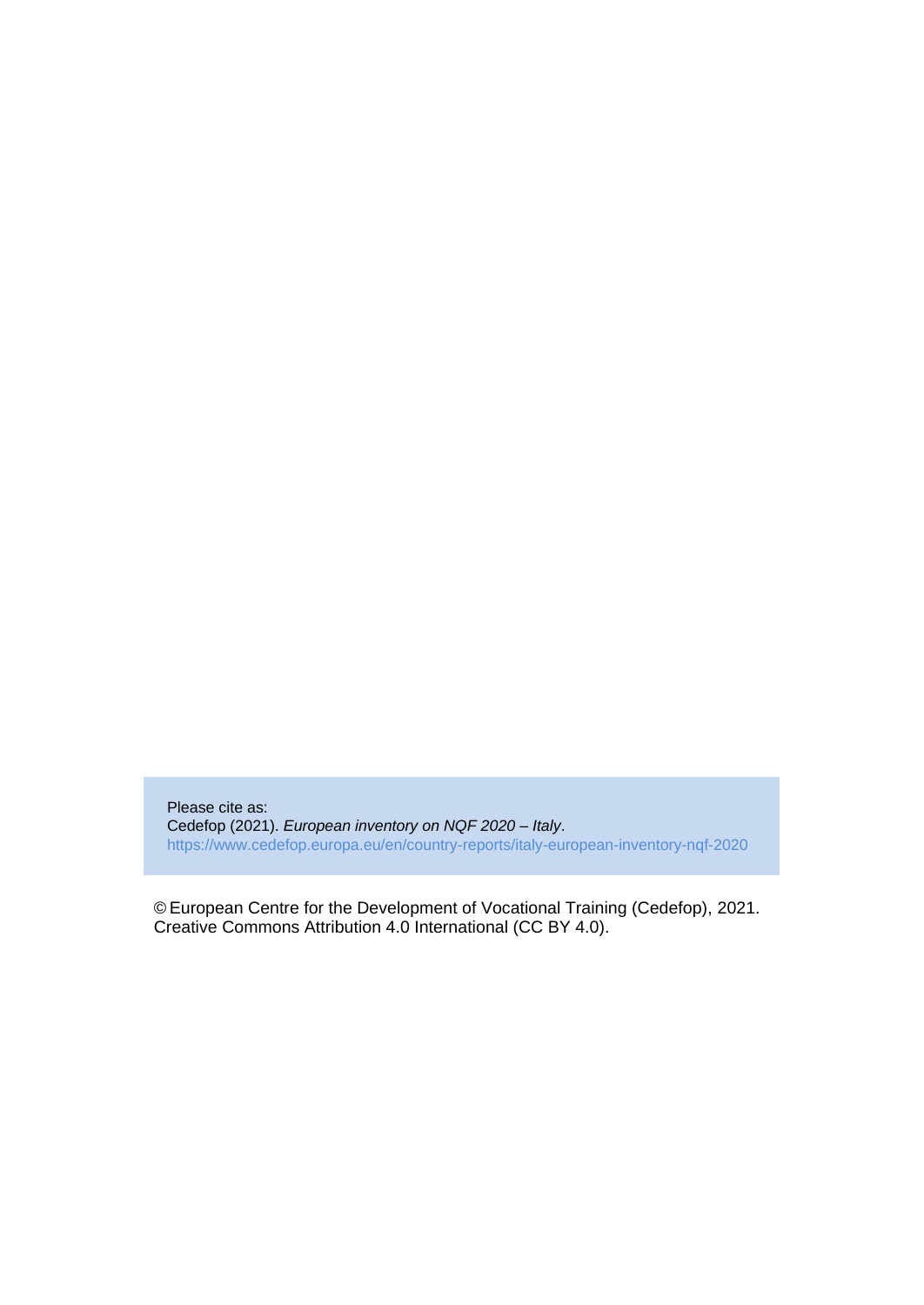## Contents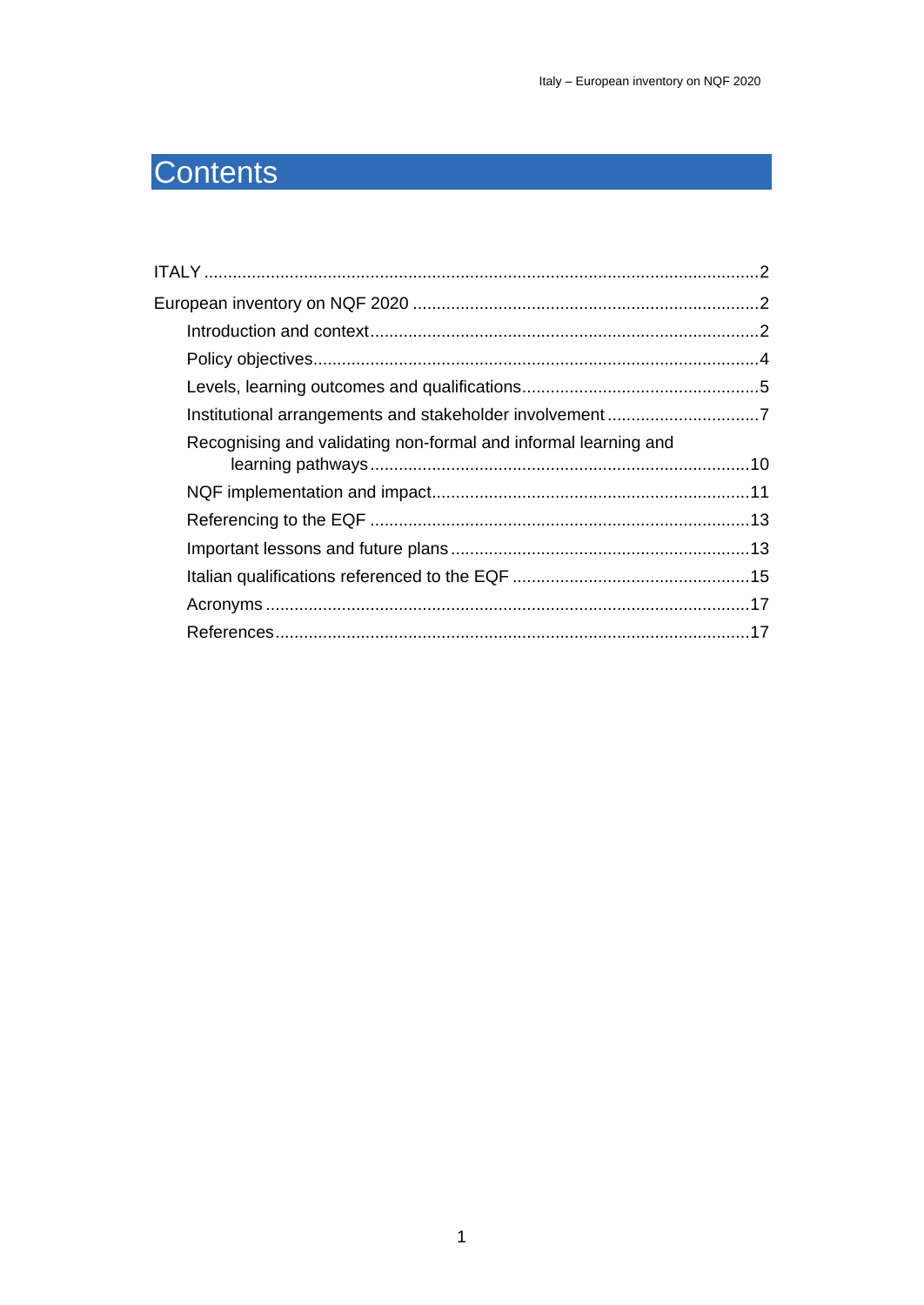## <span id="page-3-1"></span><span id="page-3-0"></span>**ITALY** European inventory on NQF 2020

#### <span id="page-3-2"></span>Introduction and context

Italy has the oldest teaching body in the EU and ensuring a supply of qualified teachers has been a challenge. The rate of early school leaving has decreased over the past decade, to 13.5% in 2019 (<sup>1</sup>). According to the 2018 Programme for international student assessment (PISA) ( 2 ), percentages of underachieving students in reading, maths and science were slightly above EU averages. Large differences, in terms of both school completion and school performance, exist between the north and the south, between native and foreign-born pupils and between pupils from different socioeconomic backgrounds. Institutional arrangements for evaluating the education system are set to change, with the integration of the National Institute for the Evaluation of the Education System (Invalsi) and the National Agency for the Evaluation of the University and Research Systems (ANVUR) into the Ministry of Education, University and Research.

The proportion of students in vocational education and training (VET) is relatively high (55.3% in 2017, compared to the EU average of 47.8%), but their employability remains below the EU average (53.9% in 2018, compared to 79.5%) (European Commission, 2019). The reform programme *La buona scuola* introduced in 2015 focuses on alternance learning and made workplace training compulsory for all students in the last three years of upper secondary, in general education schools and technical and vocational schools (Cedefop, 2020). Together with diversification of study pathways and support for the dual system, piloted since 2015/16, this may facilitate transitions from education to work. The rate of attainment in tertiary education has been increasing but remains low, at 27.6% in 2019, compared to the EU average of 40.3% ( 3 ). The employment rate of recent tertiary graduates is also relatively low, at 64.9% in 2019 ( 4 ), and increasing numbers of university graduates are seeking employment abroad. Initiatives to open pathways to tertiary education and improve employment prospects for graduates focus on expanding the offer of tertiary vocational institutions (*Istituti Tecnici Superiori*) and the introduction, in a pilot phase as of 2018/19, of

<sup>(</sup> 1 ) Data from European Commission, 2020.

<sup>(</sup> 2 ) [https://ec.europa.eu/education/news/pisa-2018\\_en](https://ec.europa.eu/education/news/pisa-2018_en)

<sup>(</sup> 3 ) Data from European Commission, 2020.

 $(4)$  Idem.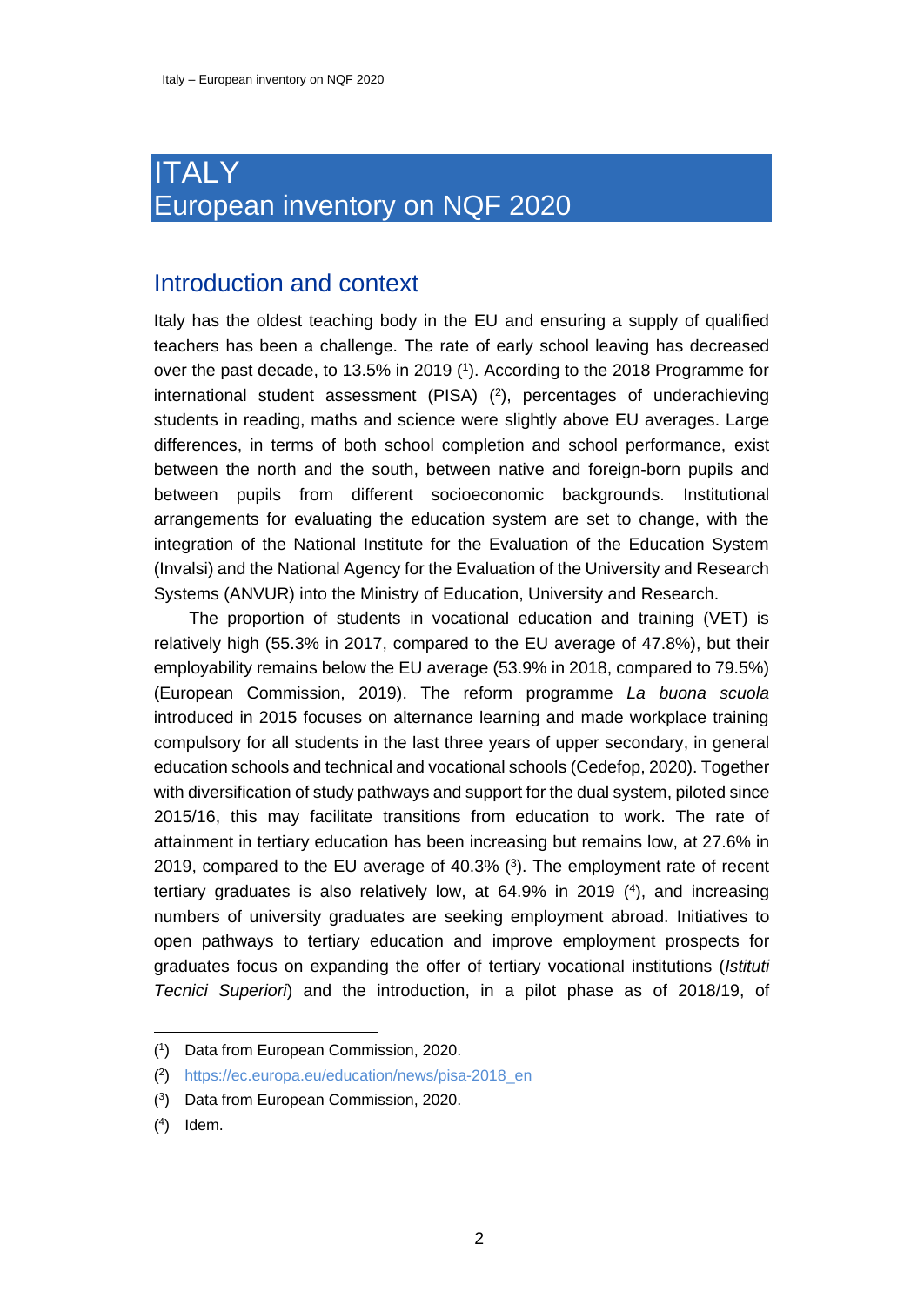professional university degrees (*lauree professionalizzanti*) ( 5 ). Adult participation in lifelong learning was 8.1% in 2019 (<sup>6</sup>), and only 2% among the low-qualified (European Commission, 2019).

The Italian education and training system is fragmented  $(7)$ ; it has been a challenge to integrate different levels of lifelong learning into a coherent national qualification system and to achieve effective inter-regional coordination, recognition of the regional qualification systems, and inter-regional mobility (8). The context for designing and awarding qualifications is complex, governed by multiple legislative acts under different regional and national authorities. The country adopted a comprehensive, learning-outcomes-based national qualifications framework (NQF) in 2018, following several other steps.

A qualifications framework for higher education (*Quadro dei titoli Italiani dell'istruzione superiore*, QTI) was published in 2010 by the Ministry of Education, University and Research and self-certified to the qualifications framework for the European higher education area (QF-EHEA) in 2012 ( 9 ). Between 2009 and 2012, and building on decisions made about higher education qualifications, Italy first referenced its national formal qualifications and those awarded by regions within the framework of the State-Regions agreement directly to the eight European qualifications framework (EQF) levels. The first Italian referencing report was presented to the EQF advisory group in May 2013 (Italian technical working group, 2012). A national strategy on lifelong learning was defined, leading to the adoption of Law No 92/2012 on labour market reform and Legislative Decree No 13/2013; this established a national system for certification of competences and a national repository of education, training and vocational qualifications awarded at national and regional levels and described in terms of learning outcomes. To enable the setting up of the national repository, stakeholder agreement was reached in 2015 on an operational common framework for national recognition of regional

 $(5)$  Three-year degree courses, consisting of two years of academic studies and one year of work-based learning, for highly specialised professionals in engineering, construction and the environment, and energy and transport, delivered in cooperation with professional associations.

<sup>(</sup> 6 ) Data from European Commission, 2020.

<sup>(</sup> 7 ) There are 21 regions and two autonomous provinces in Italy. With the modification of the V Title of the Constitution in December 2001, the regions increased their competence in education, maintained their competence in the vocational training field and in the definition of professional profiles and qualifications. As a result, there is a greater need for coordination between regions.

<sup>(</sup> 8 ) Cedefop (2014). *The common European tools reaching European citizens - Country studies: Italy* [unpublished].

<sup>(</sup> 9 ) <http://www.ehea.info/pid34250-cid101267/italy.html>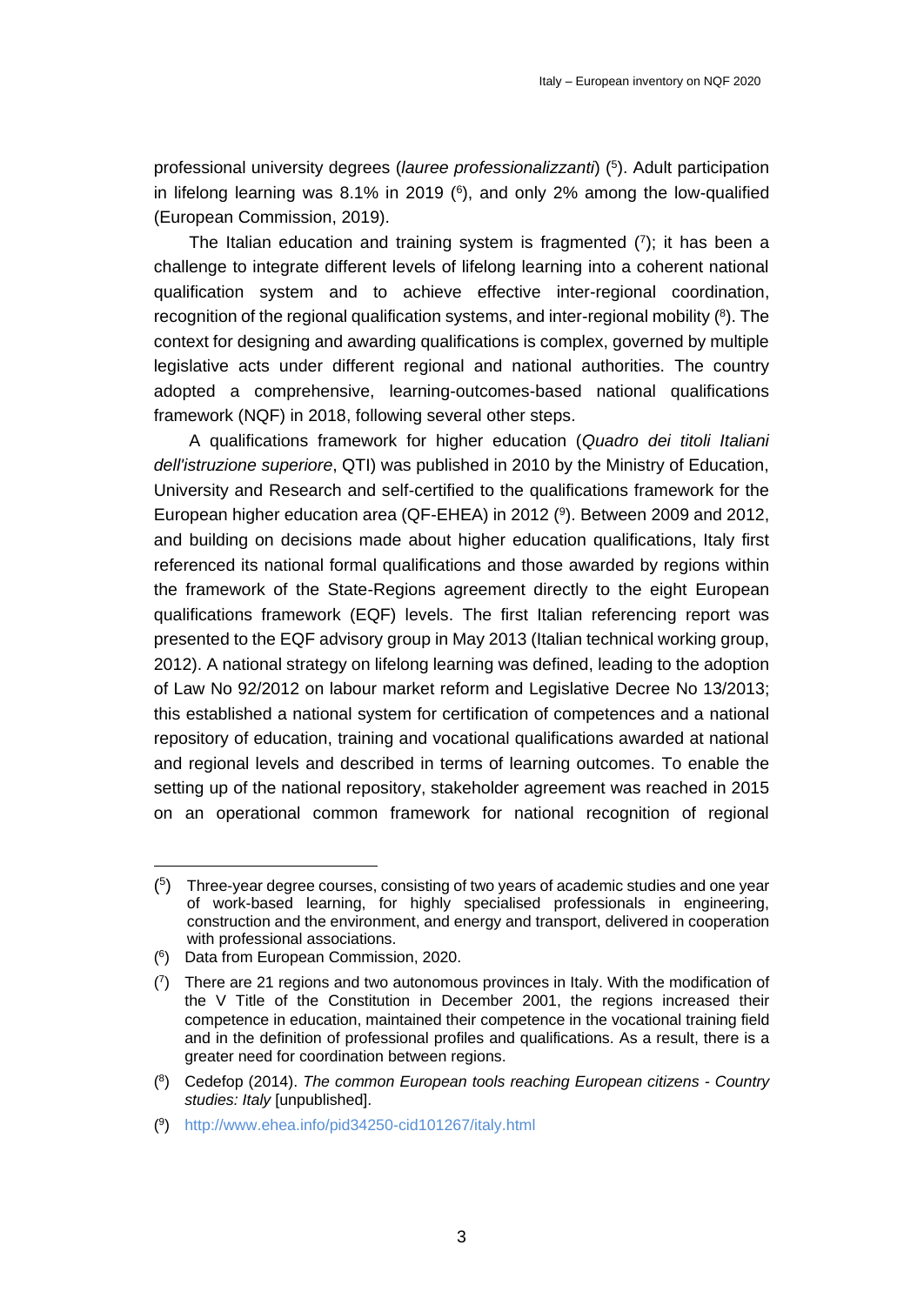qualifications and related skills – the national framework of regional qualifications – followed by an inter-ministerial decree.

The comprehensive NQF is structured on eight levels described in learning outcomes in the three domains of the EQF (knowledge, skills, and responsibility and autonomy). The framework covers qualifications from school education (general, technical and vocational), higher education and VET qualifications administered at regional level. Professional and international qualifications are to be included in the future. The NQF is at the activation stage of implementation. Work is under way on updating the EQF referencing report (European Commission and Cedefop, 2020).

#### <span id="page-5-0"></span>Policy objectives

In a context increasingly focused on lifelong learning as a strategic lever for economic growth, social cohesion and quality of education, training and employment services, influenced by EU-level developments, the NQF aims to help coordinate and strengthen national lifelong learning systems. It represents a reference tool in implementing the three main pillars of the lifelong learning strategy: the national system for certification of competences; an integrated system of training, education and employment services; and a single system for the interoperability of the different information sources. The NQF has two main functions: description and classification of Italian qualifications that are part of the national repository of education, training and vocational qualifications; and referencing of qualifications to the EQF to enable comparison of Italian qualifications to those of other European countries (European Commission and Cedefop, 2020).

Inspired by the principles of the EQF, the objectives of the Italian NQF include ( <sup>10</sup>):

- (a) to improve access, transparency and permeability of the qualifications system;
- (b) to promote the currency of qualifications at national and European level, including in terms of geographical and professional mobility;
- (c) to promote the centrality of the person and the value of individual experiences, including through validation and certification of competences acquired in nonformal and informal contexts, and those acquired through work-based learning;

<sup>(</sup> <sup>10</sup>) Inter-ministerial decree of 8 January 2018 of the Ministry of Labour and Social Policies and of the Ministry of Education, University and Research on the establishment of the national qualifications framework. *Gazzetta Ufficiale, Serie generale No 20, 25.1.2018.* <http://www.gazzettaufficiale.it/eli/id/2018/01/25/18A00411/sg>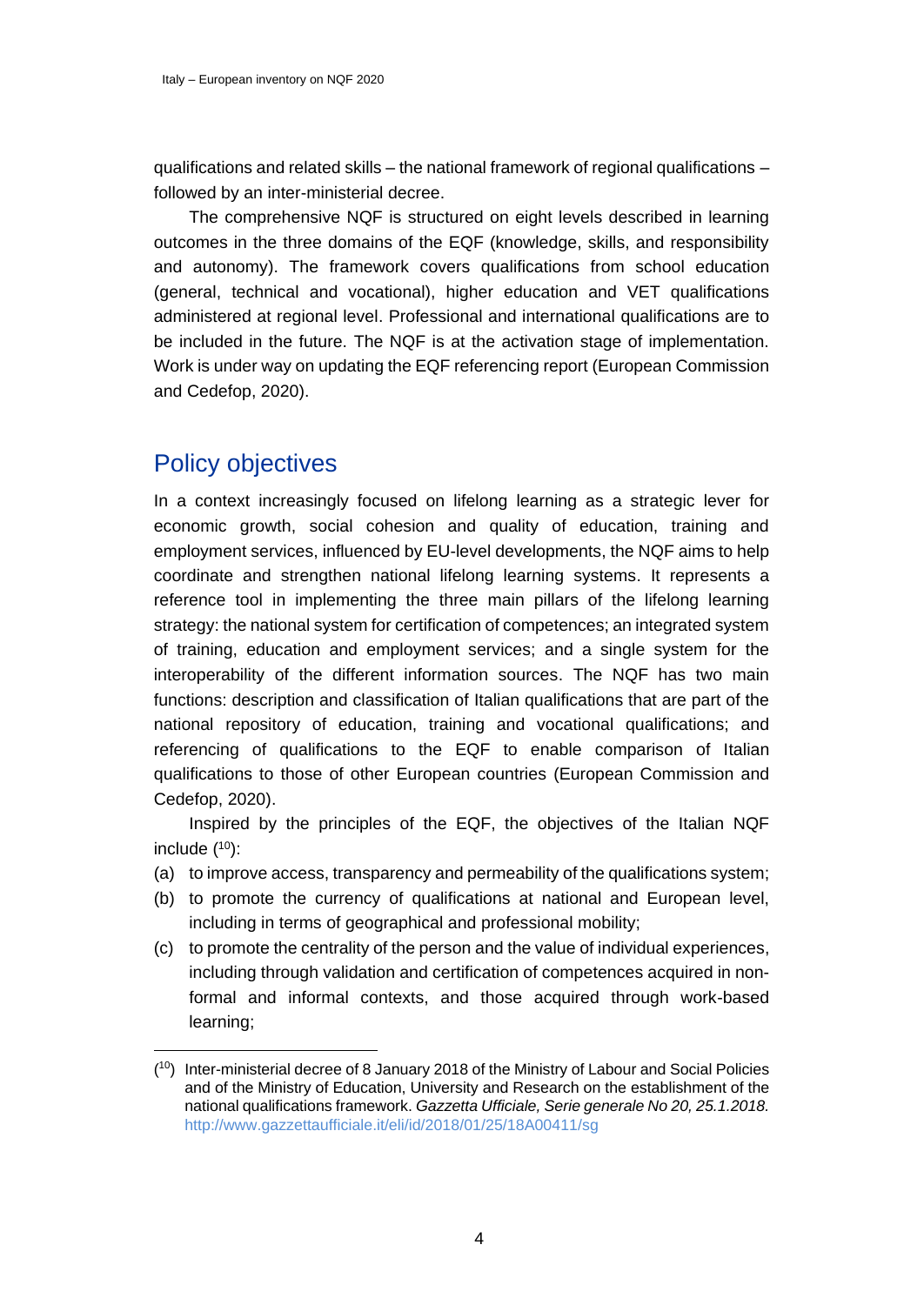(d) to contribute to the quality of education and competences acquired by individuals for personal, civic, social and professional growth.

Given its aim to help increase citizens' knowledge, skills and abilities in formal, non-formal and informal learning contexts, in line with the general rules and minimum standards set out by the Legislative Decree No 13/2013 setting up the national system for certification of competences, the NQF is expected to be used as a 'multitasking tool' in several contexts (European Commission and Cedefop, 2018):

- (a) in general education, VET and higher education for strengthening links between subsystems to reduce barriers to progression and to increase permeability of subsystems;
- (b) in the validation process for the identification, assessment and certification of skills acquired in formal, non-formal and informal learning contexts;
- (c) in public employment services and guidance centres for skill profiling and in developing career pathways;
- (d) in the labour market for recruitment, workforce development, planning of workbased learning, and for certifying skills and competences acquired in work contexts;
- (e) in institutional contexts for developing actions and measures to support vulnerable groups (e.g. NEETs) or to support specific programmes (e.g. upskilling).

A national strategic plan for the development of competences of adults for 2020-22 is being prepared, including provisions for coordinated actions for the development of competences of specific target groups, such as low-skilled and disadvantaged adult populations (European Commission and Cedefop, 2018).

#### <span id="page-6-0"></span>Levels, learning outcomes and qualifications

The eight EQF levels and level descriptors were used directly in the first Italian referencing process to link all national qualifications from formal education and training to the EQF. The starting point of the referencing process was to analyse both learning processes and learning outcomes in relation to the EQF levels, including a critical analysis of the EQF level descriptors: knowledge, skills and competence. The 'knowledge' and 'skills' descriptors of the EQF were deemed clear enough to allow correlation with Italian qualifications, while the 'competence' descriptor was divided into three dimensions: work/study context; type of tasks, problems and problem-solving approaches; and autonomy and responsibility.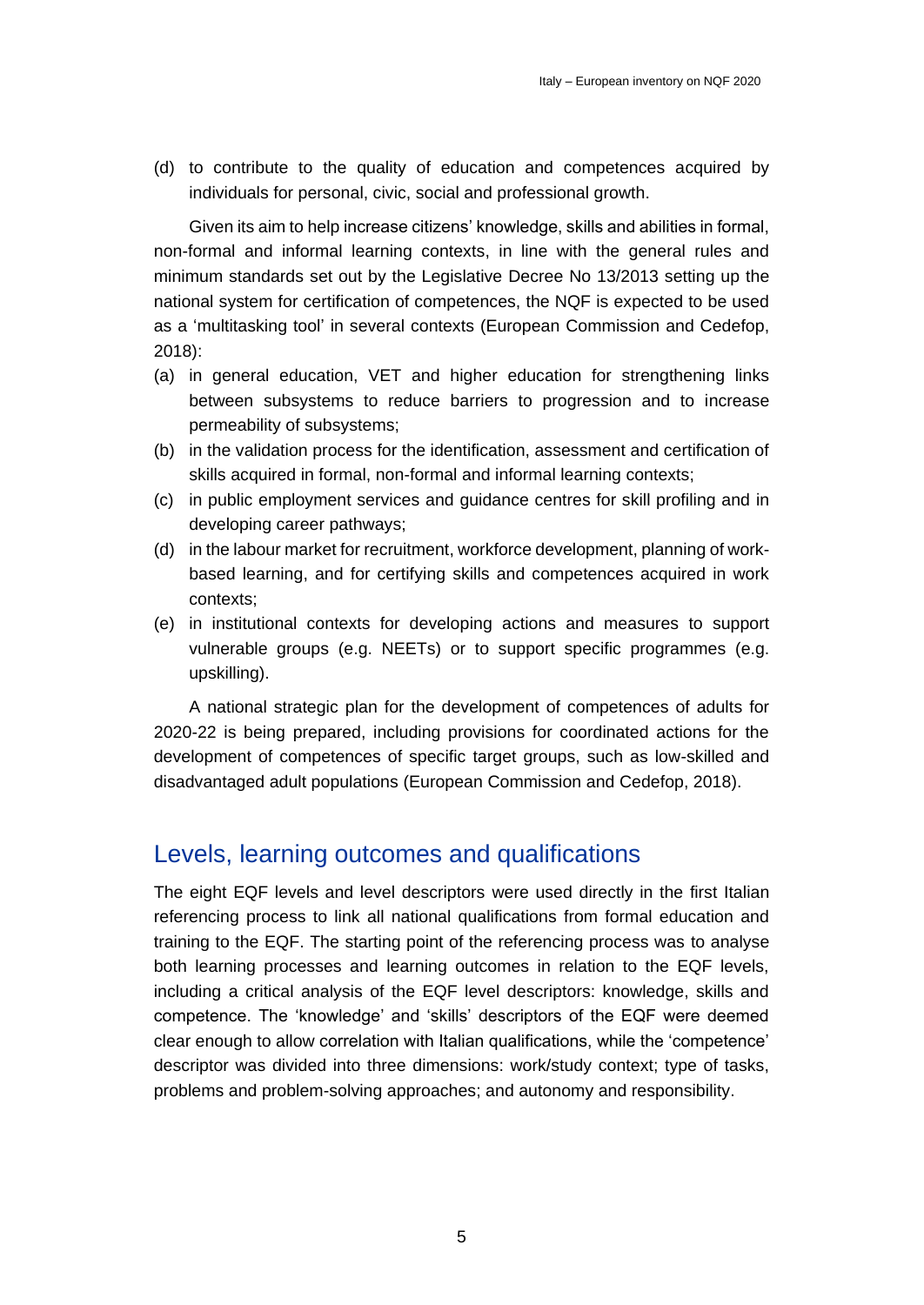The comprehensive NQF, adopted in January 2018, was developed in close alignment to the structure of the EQF. It consists of eight qualification levels defined by level descriptors covering three dimensions: knowledge, skills, and responsibility and autonomy. To ensure all Italian qualifications are included, subdescriptors have also been developed, extending the EQF level descriptors. The explicit and implicit dimensions of the EQF descriptors were analysed by a national technical-methodological working group, resulting in the adoption of the explicit dimensions and in making the implicit dimensions more explicit. In some cases, particularly for the 'knowledge' and 'responsibility and autonomy' descriptors, the explicit and implicit dimensions were adjusted to the national context; in other cases, especially for the 'skills' descriptors, additional elements were adopted to make the NQF descriptors more inclusive.

The framework covers qualifications from school education (general, technical and vocational), higher education and VET qualifications administered at regional level; professional and international qualifications are to be included in the future. In the process of allocating qualifications to NQF levels, specific attention will be given to NQF level 5, which marks the transition between secondary and tertiary education, and – from a labour market perspective – between the production and delivery of goods and services (levels 2 to 5) and the managerial levels (levels 6 to 7) (European Commission and Cedefop, 2018).

The Italian education and training system has introduced the learning outcomes approach at national and regional levels, with each subsystem having its own characteristics. At upper secondary level, there are three main pathways lasting five years, linked to EQF level 4: general (*licei*), technical and vocational education. Qualifications awarded by upper secondary schools and regional qualifications awarded within the State-Regions agreement are described in learning outcomes according to a 2010 Presidential decree on general education reform  $(11)$ .

In vocational training administered at regional level, there is a focus on competences, defined as the smallest units for certification, collected into codified lists based on the relevant EQF level and on a clear explanation of learning outcomes (Italian technical working group, 2012). There are two different options for vocational training: a three-year or a four-year pathway, linked to EQF levels 3 and 4. The four-year course can open up higher education options, provided the student takes an additional year and sits a State exam. The apprenticeship system

<sup>(</sup> <sup>11</sup>) Presidential decree of 15 March 2010 on general education reform. *Gazzetta Ufficiale, Serie generale, No 137, 15.6.2010.* <http://www.gazzettaufficiale.it/eli/gu/2010/06/15/137/so/128/sg/pdf>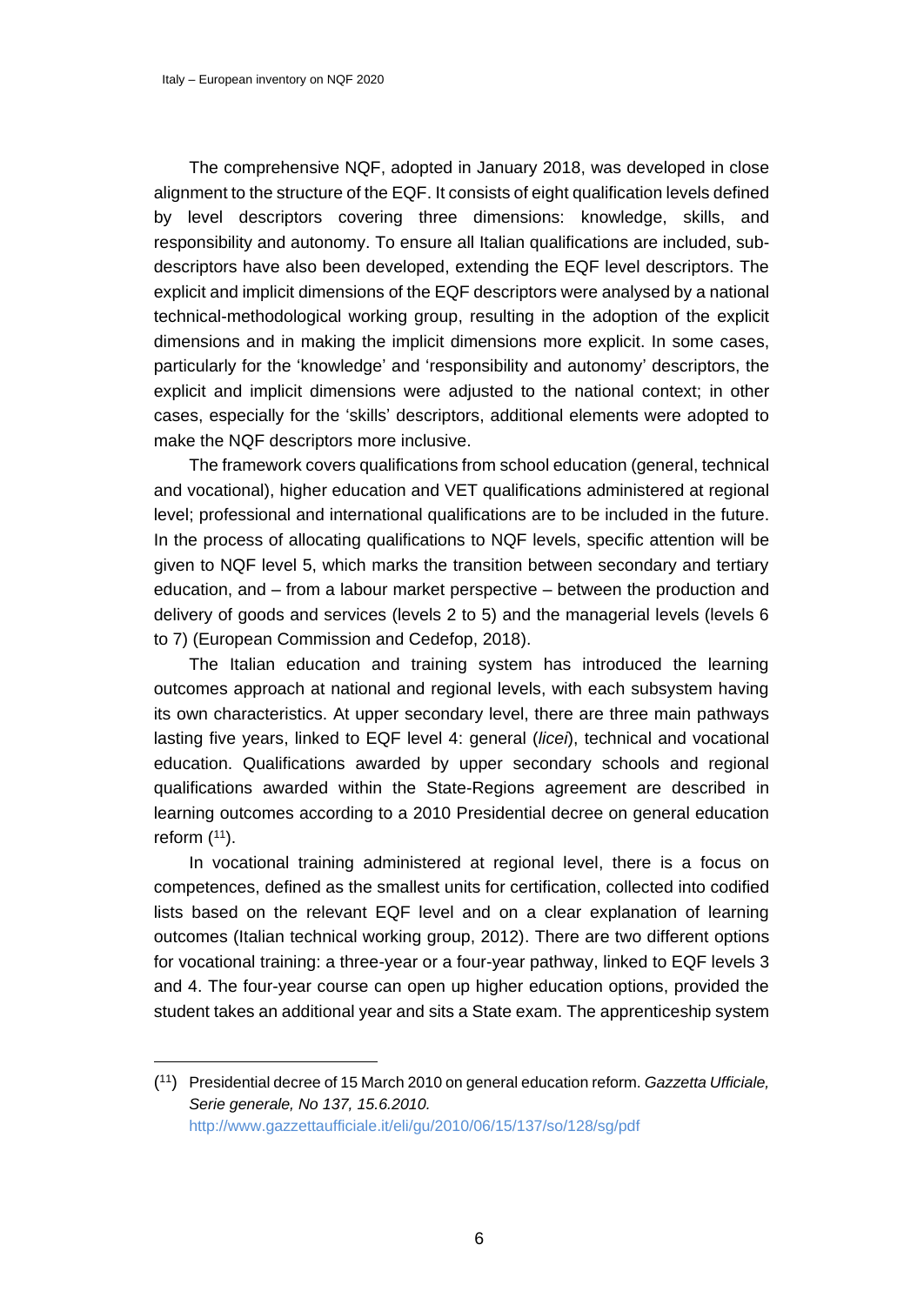has been reformed in recent years to integrate training and employment within a dual system  $(12)$ .

The higher (non-academic) technical education and training pathway (*istruzione e formazione tecnica superiore –* IFTS) used a national standard system based on competences dating from 2000; since 2008 the standards have been updated to make them more coherent with the learning outcomes approach. Following this 2008 amendment, IFTS was reorganised and a higher technical education pathway (*istruzione tecnica superiore –* ITS) was set up ( <sup>13</sup>). IFTS courses run for one year; ITS courses for two years. Both types of curricula are made up of units consistent with the learning outcomes approach. They are linked to EQF levels 4 and 5.

In the existing framework for higher education (QTI), Dublin descriptors  $(14)$ are used nationally for the cycles of higher education agreed within the Bologna process. More specific descriptors are being defined for each programme by universities but clear evidence of applying the learning outcomes approach is still missing (Cedefop, 2016). Higher education is still under reform, aiming to move the system closer to the European standards designed by the Bologna process.

Despite legislative developments that take into consideration the learning outcomes orientation and recognition of its potential to change teaching and learning, a gap still exists between theory and practice. Teachers continue to use a more traditional input-oriented approach. Learning outcomes implementation is mainly part of pilot projects. It is not yet possible to assess the extent to which the approach is applied or its impact on the ground.

#### <span id="page-8-0"></span>Institutional arrangements and stakeholder involvement

The Italian comprehensive NQF was adopted through the inter-ministerial decree of January 2018 ( $15$ ), which establishes the structure of the framework and

<sup>(</sup> <sup>12</sup>) Legislative Decree No 81/2015 on the reform of employment contracts (*Gazzetta Ufficiale, Serie generale, No 144, 24.6.2015),* set up by the ministerial decree of 12 October 2015 on the definition of vocational standards for apprenticeship and general criteria for the implementation of apprenticeship learning pathways, putting the dual system into effect*.* <http://www.gazzettaufficiale.it/eli/gu/2015/06/24/144/so/34/sg/pdf>

<sup>(</sup> <sup>13</sup>) Higher technical education and training courses organised by higher technical institutes with qualifications awarded by the Ministry of Education.

<sup>(</sup> <sup>14</sup>) The Dublin descriptors used are: knowledge and understanding; applying knowledge and understanding; making judgements; communication skills; learning skills.

<sup>(</sup> <sup>15</sup>) Inter-ministerial decree of 8 January 2018 of the Ministry of Labour and Social Policies and of the Ministry of Education, University and Research on the establishment of the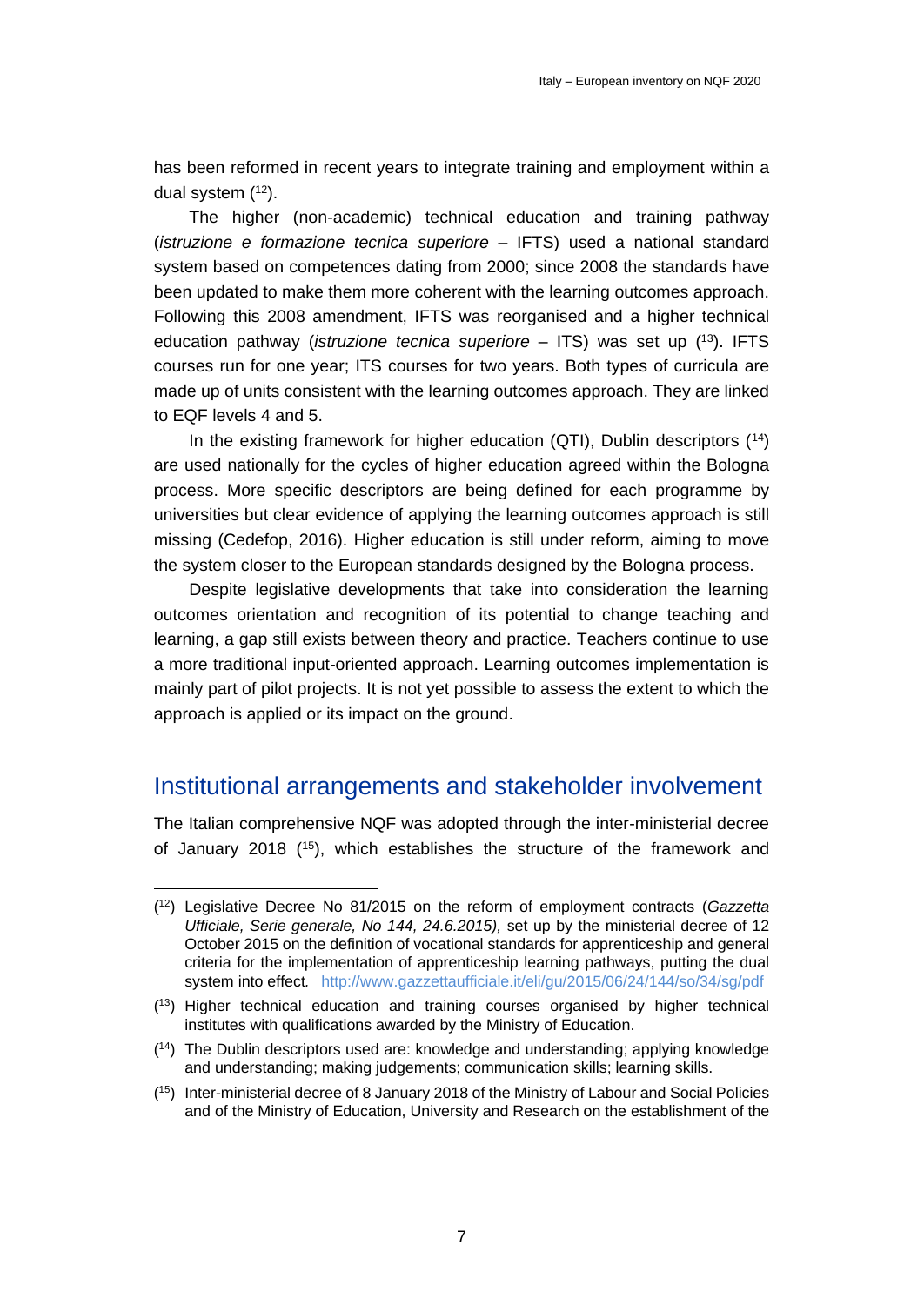regulates the procedures and criteria for allocating qualifications to NQF levels, and the bodies involved. Previous developments towards the creation of a national system for certification of competences were legislated through the National Law No 92/2012 on the reform of the labour market ( <sup>16</sup>), the Legislative Decree No 13/2013 on the national certification of competences and validation of non-formal and informal learning ( <sup>17</sup>), and Decree of 30 June 2015 on an operational common framework for national recognition of regional qualifications and related skills (<sup>18</sup>). These enabled preliminary works on the classification of the diverse range of regional qualifications existing in the country and towards the development of a national repository of education, training and vocational qualifications.

One of the main challenges in establishing and implementing a comprehensive NQF in Italy has been the high number of stakeholders involved and the complexity of the education, training and qualification system; diverse qualification repositories and quality assurance systems at national and regional level are managed autonomously by the awarding bodies. The Ministry of Education, is responsible for qualifications awarded in school (general, technical and vocational) the Ministry of University and Research is responsible for higher education, while the Regions and the Autonomous Provinces of Trento and Bolzano are responsible for regional VET qualifications. Economic and social partners at national, regional and local level are also involved in designing and updating qualifications, and in the implementation of the national system for the certification of competences.

The Ministry of Labour and Social Policies, in concert with the Ministry of Education and the Ministry of University and Research, has been leading developments in EQF-related processes, in agreement with the regions, autonomous provinces and social partners, as laid down in several agreements. These authorities are responsible for the NQF at a strategic level. Operational

[http://www.gazzettaufficiale.it/eli/id/2013/02/15/13G00043/sg;jsessionid=QtVQDnVh](http://www.gazzettaufficiale.it/eli/id/2013/02/15/13G00043/sg;jsessionid=QtVQDnVhW+1EjOvvz7I8GA__.ntc-as1-guri2b) [W+1EjOvvz7I8GA\\_\\_.ntc-as1-guri2b](http://www.gazzettaufficiale.it/eli/id/2013/02/15/13G00043/sg;jsessionid=QtVQDnVhW+1EjOvvz7I8GA__.ntc-as1-guri2b)

national qualifications framework. *Gazzetta Ufficiale, Serie generale No 20, 25.1.2018.*  <http://www.gazzettaufficiale.it/eli/id/2018/01/25/18A00411/sg>

<sup>(</sup> <sup>16</sup>) Law No 92/2012 on labour market reform. *Gazzetta Ufficiale, Serie generale, No 153, 3.7.2012.* <http://www.gazzettaufficiale.it/eli/gu/2012/07/03/153/so/136/sg/pdf>

<sup>(</sup> <sup>17</sup>) Legislative Decree No 13/2013 on the general norms and standards for the definition and validation of non-formal and informal learning and for the definition of a minimum standard framework of services for the certification of competences

 $(18)$  Decree of 30 June 2015 of the Ministry of Labour and Social Policies and the Ministry of Education, University and Research on an operational common framework for national recognition of regional qualifications and related skills. *Gazzetta Ufficiale, Serie generale, No 166, 20.7.2015*. [http://www.lavoro.gov.it/documenti-e](http://www.lavoro.gov.it/documenti-e-norme/normative/Documents/2015/Decreto-Interministeriale-30-giugno-2015.pdf)[norme/normative/Documents/2015/Decreto-Interministeriale-30-giugno-2015.pdf](http://www.lavoro.gov.it/documenti-e-norme/normative/Documents/2015/Decreto-Interministeriale-30-giugno-2015.pdf)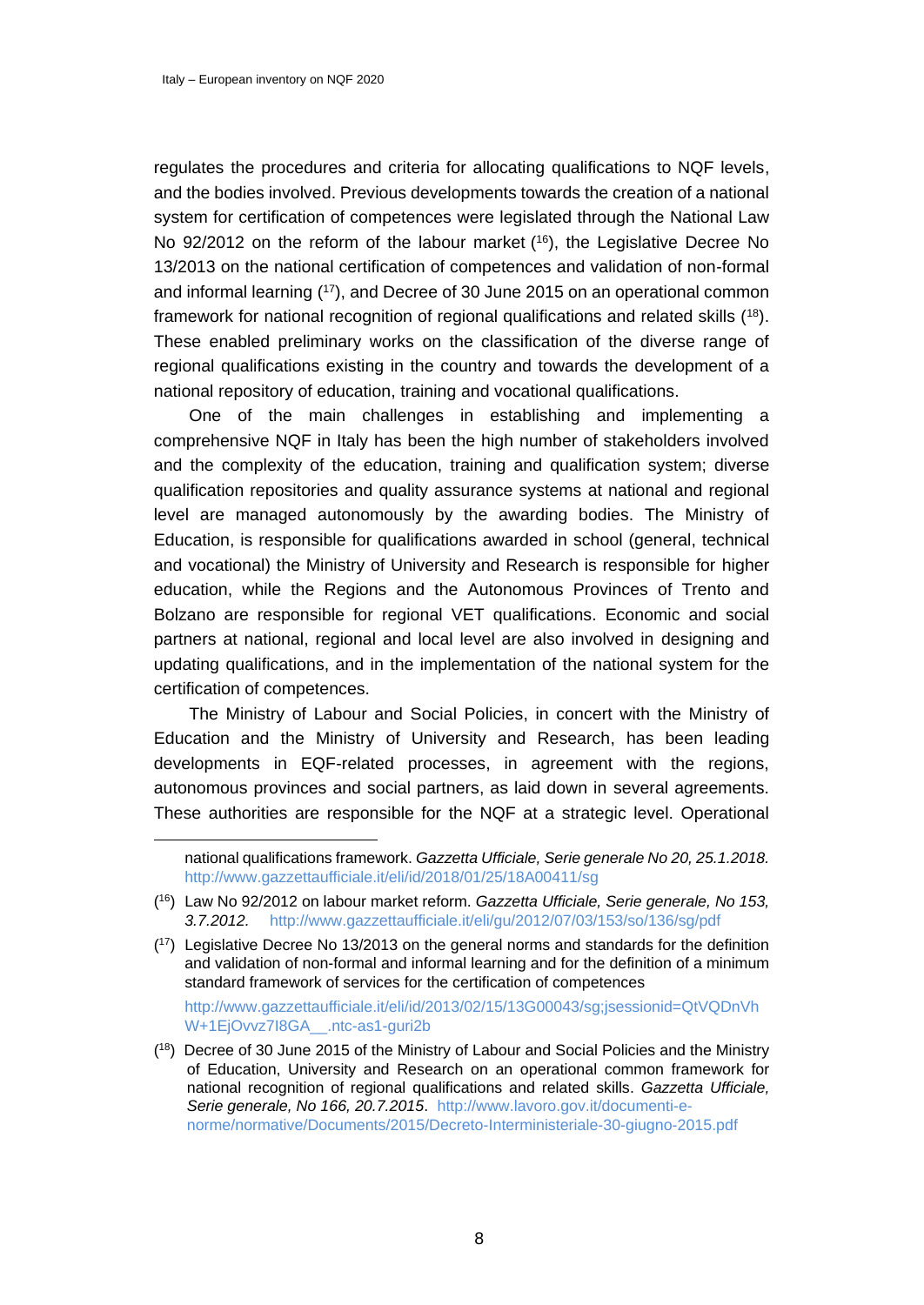functions have been assigned to the EQF NCP, which is currently hosted by the National Agency for Active Labour Market Policies (ANPAL) (<sup>19</sup>). As the main institution implementing active labour market policies, ANPAL's tasks are to coordinate all the actors delivering employment services at local level and to support development of skills and qualifications for entry to the labour market and for further learning. The agency has also been designated national Europass centre and national coordination point for Euroguidance and is responsible for promoting all EU tools for employability and mobility.

The EQF NCP is staffed by 6 ANPAL employees with permanent contracts and receives financial resources from EU funding (EQF NCP grant agreement). It is further supported by collaboration with co-applicants within the EQF grant agreement 2018-20 (Eurodesk, CIMEA, CINECA, Unioncamere) (European Commission and Cedefop, 2020). The EQF NCP is responsible for NQF operational implementation and for updating the referencing report.

The National Institute for Public Policies Analysis (INAPP) is currently involved as an independent evaluator to guarantee quality and reliability in referencing qualifications to the NQF/EQF.

The National Technical Committee instituted by the Legislative Decree 13/201 ( <sup>20</sup>) and the Technical Competence Group instituted by the inter-ministerial Decree of 30 June 2015 are two inter-institutional structures for advice on technical solutions, partnership, and coordination of the national system for certification of competences and NQF implementation, composed of representatives of public authorities competent for awarding qualifications at national and regional levels (European Commission and Cedefop, 2020).

The first Italian referencing report, linking qualifications recognised at national level directly to the EQF, was adopted in the State-Regions conference, following public consultation in 2012. A total of 150 stakeholder organisations took part in the consultation, along with universities, regions and enterprises.

<sup>(&</sup>lt;sup>19</sup>) In 2017, the EQF NCP was transferred from the National Institute for the Development of Vocational Training (ISFOL) to the new National Agency for Active Labour Market Policies (ANPAL), as a result of the 2015 Jobs Act.

 $(2^{\circ})$  Responsibilities of the technical committee include: setting up, implementing and maintaining the national repository of qualifications; the description and monitoring of the minimum standards for validation and certification of competences; the description of technical provisions to develop and implement the information system for the interoperability of authorities responsible for the certification of competences (European Commission and Cedefop, 2018)).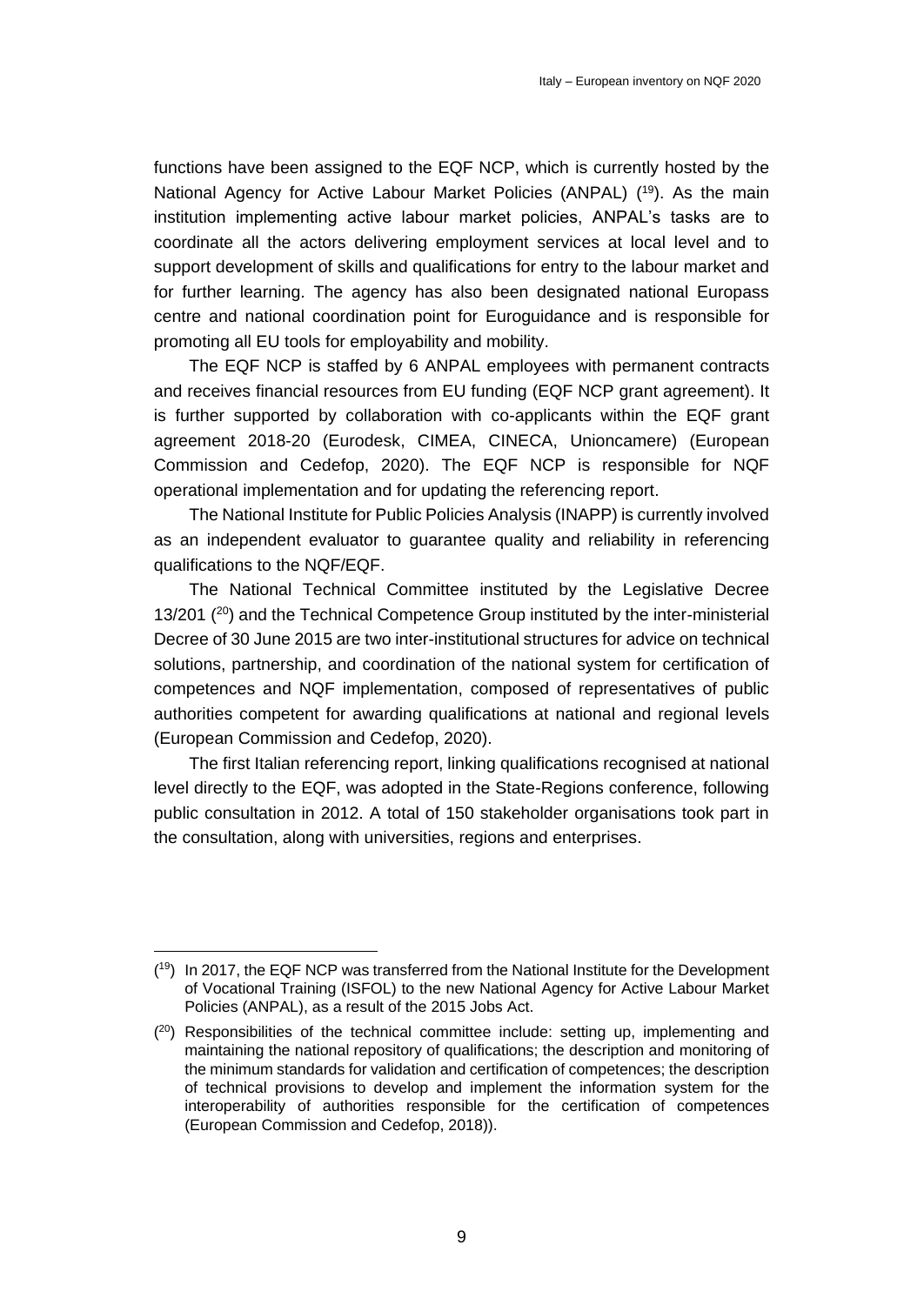### <span id="page-11-0"></span>Recognising and validating non-formal and informal learning and learning pathways  $(21)$

A national legal framework on validation has been progressively developed in Italy since 2012. Law No 92/2012 for labour market reform paved the way for creating a national system of competence certification and validation of non-formal and informal learning as key elements of lifelong learning. The law fixed rules and regulatory requirements concerning the characteristics of validation/certification services and the parties involved, with the aim of ensuring transparency, usability and broad accessibility. Law No 92/2012 led to the adoption of different provisions, including Legislative Decree No 13/2013 on national certification of competences and validation of non-formal and informal learning. Article 3 of the decree defined some important principles and features of the validation system:

- (a) the focus is on the competences acquired by an individual in formal, nonformal or informal contexts;
- (b) a whole qualification or parts of it can be obtained through validation;
- (c) the system is designed to value an individual's study, work and life experiences, assuring simplicity, accessibility, transparency, accuracy, confidentiality and fairness;
- (d) documents and certificates issued in the validation process are public;
- (e) quality assurance for the reliability of national competence certification is based on a shared and progressive system of indicators, tools and quality standards applied at national level.

The validation system defined by Decree No 13/2013 is national and comprehensive and covers competences related to qualifications included in the national repository of education, training and vocational qualifications, the single framework for the certification of competences. The national repository comprises all existing national, regional and sectoral repertories of qualifications referenced to the EQF from school (general, technical and vocational) and higher education (under the authority of the Ministry of Education, University and Research), the regional VET system (under the authority of the Regions and Autonomous Provinces of Trento and Bolzano), and qualifications for regulated and nonregulated professions. It is expected that work on descriptive standardisation over time will allow greater permeability between subsystems and recognition of credits. The decree defines three types of standards for validation and certification services: process standards (outlining the main steps of identification, assessment and certification); certification standards (outlining what kind of information must

 $(2<sup>1</sup>)$  This section draws mainly on input from the 2018 update of the European inventory on validation of non-formal and informal learning (Perulli, 2019).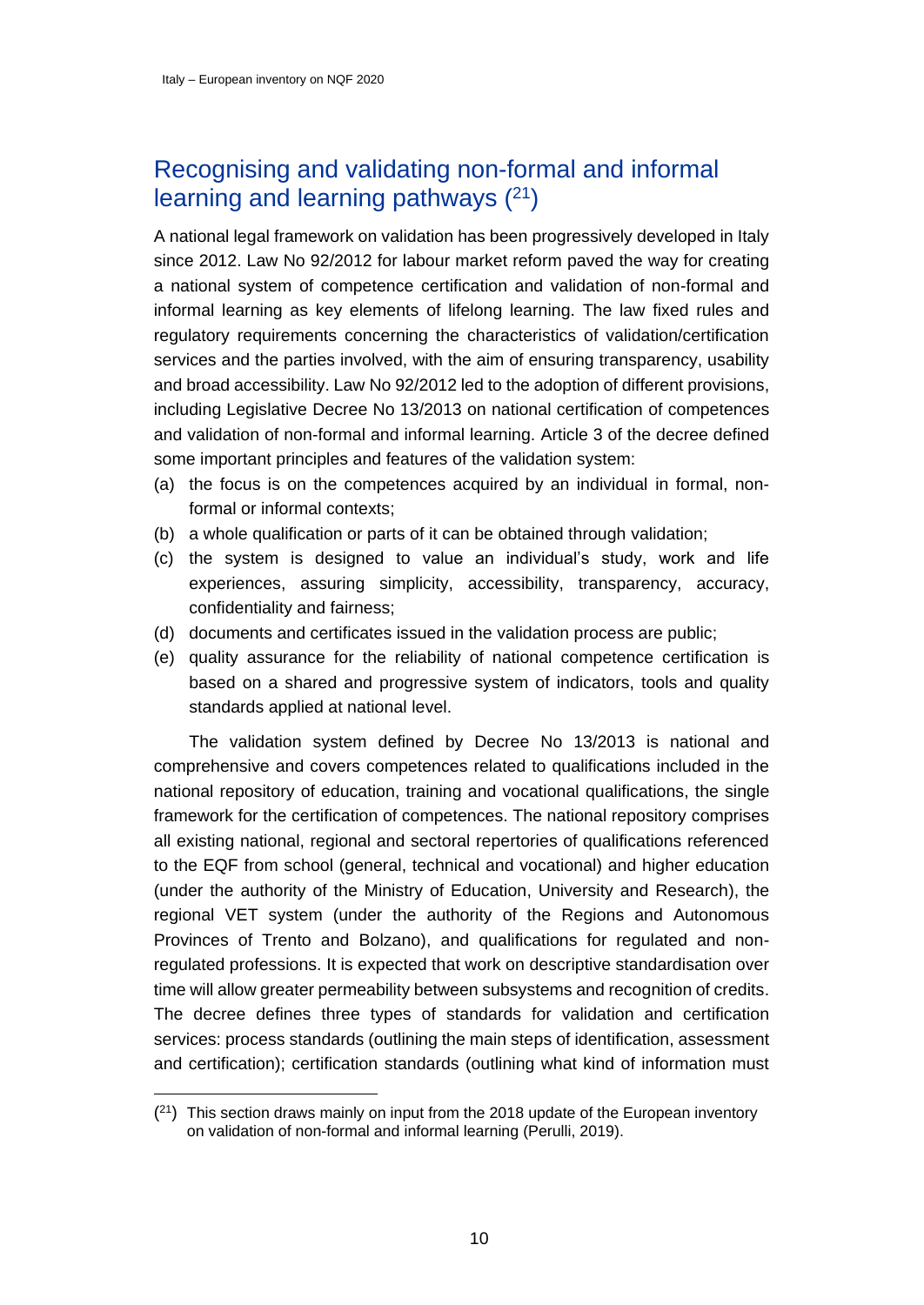be registered); and system standards (outlining the roles and responsibilities of actors involved). The standards used for VNFIL are the same as in the formal education and training system and collected in the National Repository of Qualifications. The institutional authority in charge of setting up the validation system is the national technical committee led by the Ministry of Labour and the Ministry of Education and comprising all qualification authorities ('entitling bodies'). The committee is responsible for defining the *National guidelines for the interoperability of public entitled bodies of the national system for certification of competences;* officially adopted on 5 January 2021 by inter-ministerial decree (<sup>22</sup>) (European Commission and Cedefop, 2020).

Agreement on an operational common framework for national recognition of regional qualifications and related skills was reached in 2015, followed by an interministerial decree. This operational framework establishes a mechanism of mutual recognition for regional qualifications, and standard procedures for the process, attestation and system for validation services. Regional differences in validation policies and practices still exist.

Further development and implementation of the validation system nationally is expected once the national guidelines on VNFIL and certification of competences are adopted.

#### <span id="page-12-0"></span>NQF implementation and impact

NQF development and implementation in Italy is part of wider education and labour market reform. A major milestone was reached in January 2018, when the comprehensive Italian NQF was adopted by inter-ministerial decree, as a component of the technical infrastructure of the national repository of education, training and vocational qualifications established in 2013 as the single framework for certifying competences. The comprehensive NQF is seen as supporting the link between the national repository and the EQF. Current efforts are focused on implementing both the national repository and the NQF.

The national repository is a comprehensive collection of all existing national, regional and sectoral repertories, under the responsibility of the competent authorities ('entitling bodies'). It covers qualifications from higher education; secondary general education; vocational education and training; national framework of regional qualifications; apprenticeships; and qualifications related to the regulated and non-regulated professions. To be included in the

<sup>(</sup> 22)<http://www.gazzettaufficiale.it/eli/id/2021/01/18/21A00166/sg>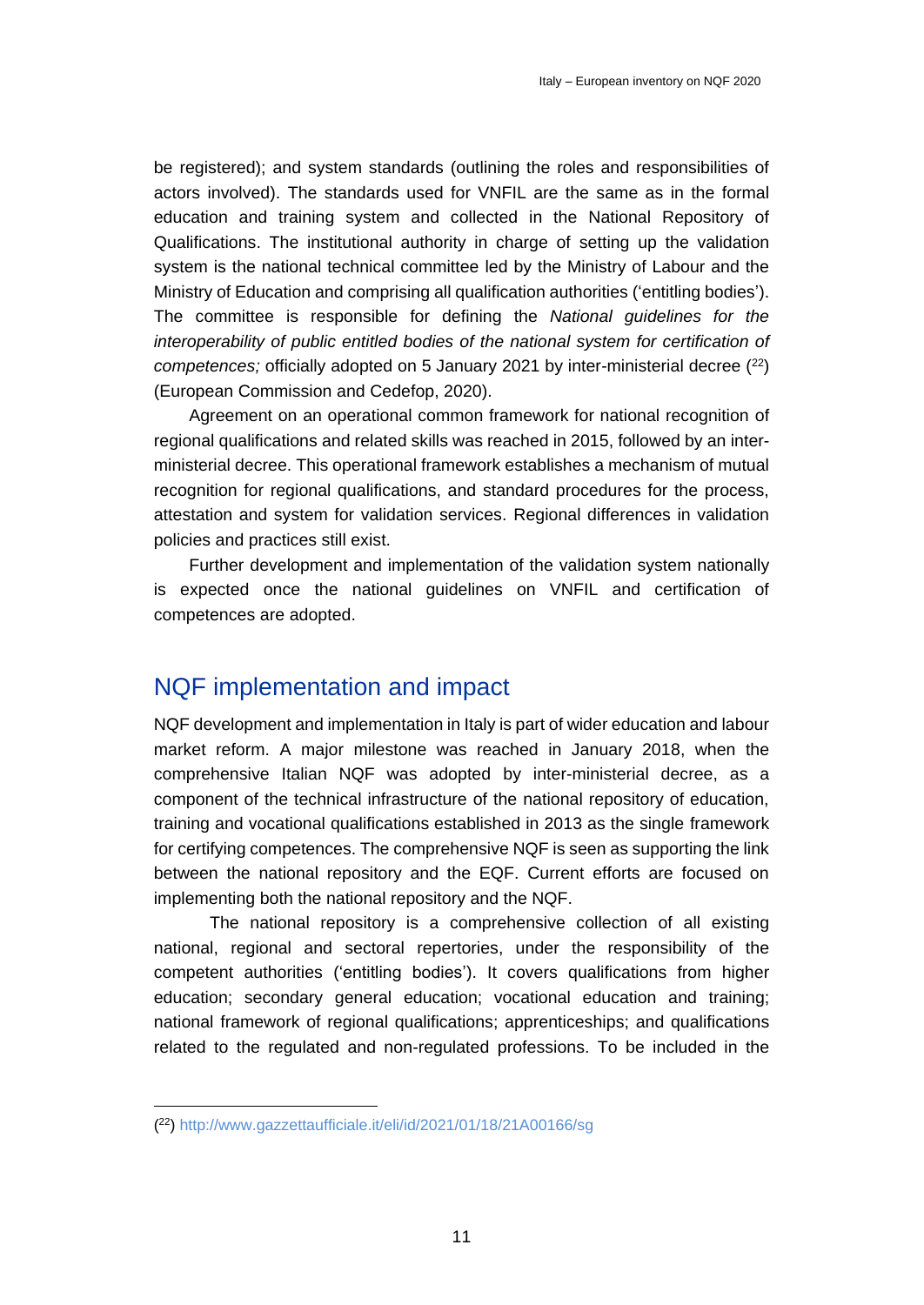national repository, qualifications must be referenced to the EQF  $(23)$ . One significant area of work in recent years has been on regional qualifications to enable their referencing to the EQF and inclusion in the national repository. This has been carried out through the *Atlas of work and qualifications*, developed as a methodological tool for the rationalisation of the high number and diversity of qualifications with different content and awarding criteria. The *Atlas* also represents the technical infrastructure of the national repository  $(24)$ . Over 4 000 VET regional qualifications have been classified and included so far, and the *Atlas* will be extended to all national qualifications.

While Italy does not yet have an NQF register, the EQF NCP has been designing an IT platform for referencing qualifications to the EQF/NQF. It could be linked to the *Atlas of work and qualifications* to facilitate retrieval of information on qualifications (e.g. descriptions of learning outcomes) during the referencing process. It will include all the fields mentioned in Annex VI of the EQF recommendation. The register will be linked to the Europass portal through the EU Qualifications Data Register (QDR). The IT platform and NQF register are expected to be completed by the end of 2021 (European Commission and Cedefop, 2020).

The Italian NQF is at the activation stage. Implementation structures are in place and the roles of different stakeholders have been formally defined. The framework is gradually supporting reform and renewal of education and training and the qualifications system and playing a role in improving transparency and comparability of qualifications. Communication strategies are being put in place. The main challenges that need to be addressed for the NQF to become operational include: finalising the operational guidelines for describing qualifications in learning outcomes and for levelling them to the NQF; updating the referencing report to the EQF; and developing the NQF register.

EQF levels are currently included on new qualification documents from general education, initial VET and higher education. Starting with the school year 2015/16, it has been compulsory to indicate the EQF level on Europass certificate

 $(2<sup>3</sup>)$  The minimum criteria for including qualifications in the national repository are: identification of the qualification owner (awarding body); identification of the qualification and related skills; referencing, where applicable, to the classification codes of the Italian National Institute of Statistics concerning economic activities (ATECO 2007: [https://www.istat.it/en/archive/17959\)](https://www.istat.it/en/archive/17959) and professions (CP 2011: [https://www.istat.it/it/archivio/18132\)](https://www.istat.it/it/archivio/18132); and referencing to the EQF.

<sup>(</sup> <sup>24</sup>) The *Atlas of work and qualifications* based on the decree of 30 June 2015 is available at: [http://atlantelavoro.inapp.org](http://atlantelavoro.inapp.org/)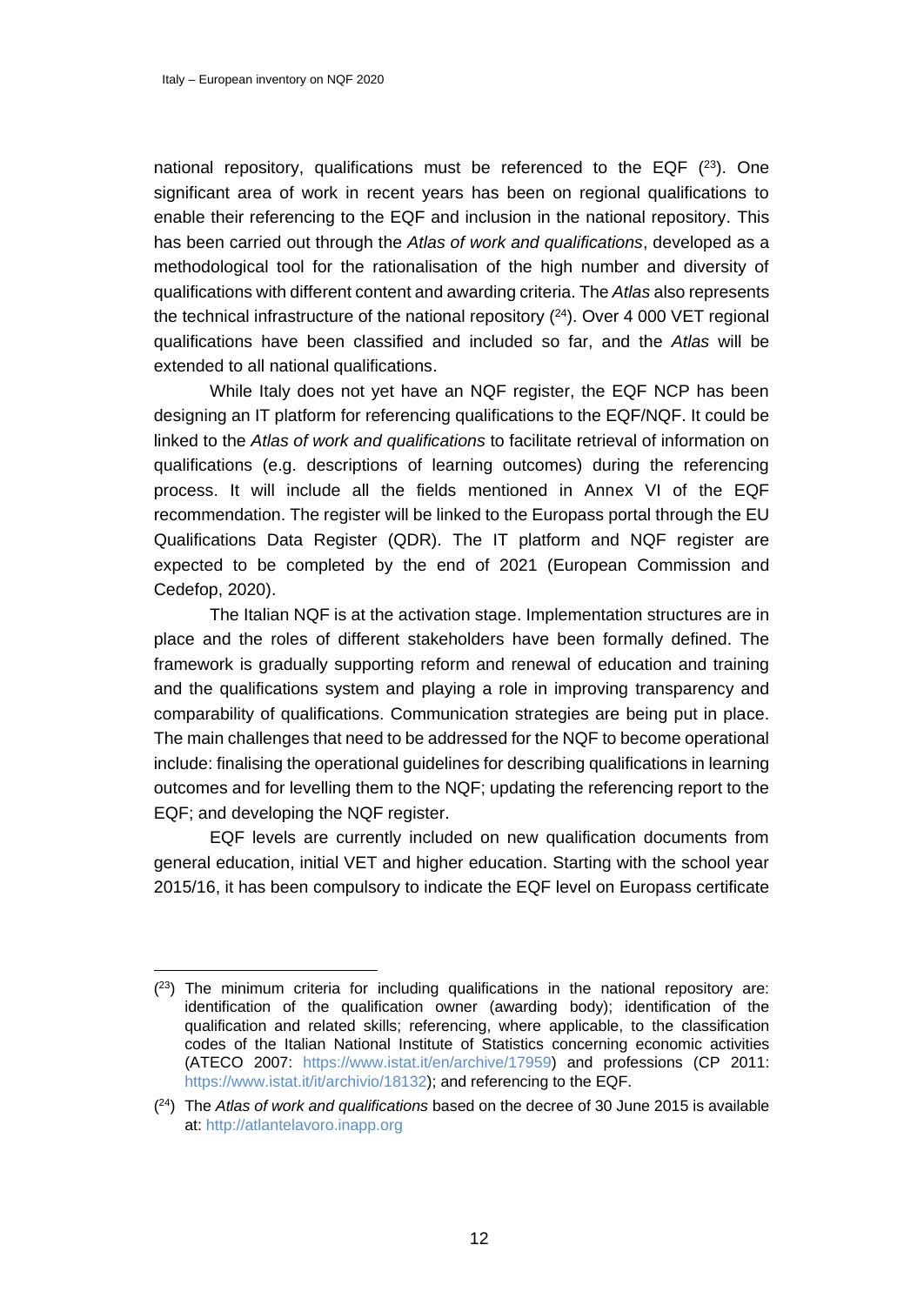<span id="page-14-0"></span>supplements for qualifications from upper secondary education (general, technical and vocational)  $(25)$ .

#### Referencing to the EQF

Italy initially referenced all its formal qualifications (general education, VET and higher education qualifications), awarded by the Ministry of Education, University and Research, and those awarded by regions in the framework of State-Regions Agreement) directly to the eight levels of the EQF. The first Italian referencing report was adopted in 2012 and presented to the EQF advisory group in May 2013. National qualification descriptors were analysed in terms of learning outcomes and mapped directly to EQF level descriptors. Qualifications described in the first referencing report are used by almost 85% of people involved in education and training.

Following the adoption of the comprehensive NQF in 2018, the EQF NCP aims to present an updated referencing report. Its adoption may be possible by the end of 2021, following a national and international consultation conducted in 2020-21.

#### <span id="page-14-1"></span>Important lessons and future plans

Several legislative initiatives over recent years as part of the reform of the labour market have led to setting important priorities: defining national qualifications standards based on learning outcomes; developing a national public certification system; and setting out principles for developing a system of validation of nonformal and informal learning. The main challenge has been the complexity of the education and training system, the high degree of fragmentation of the qualification system, with different repositories managed by different awarding bodies, and the difficulty of harmonising qualifications issued at regional level. The establishment of the national repository of education, training and professional qualifications, and the creation of the *Atlas of work and qualifications* have been important steps. The latter serves as a tool for rationalising existing qualifications and as the technical infrastructure of the national repository, with over 4 000 regional VET qualifications classified so far.

A major milestone was reached in 2018 with the adoption of the comprehensive NQF, including all qualifications awarded nationally and in the regions. The inclusive nature of the framework is considered a success factor in

 $(25)$  The Certificate supplements repository for general education can be accessed at: [https://www.istruzione.it/esame\\_di\\_stato/europass/SupplementoEuropass.htm](https://www.istruzione.it/esame_di_stato/europass/SupplementoEuropass.htm)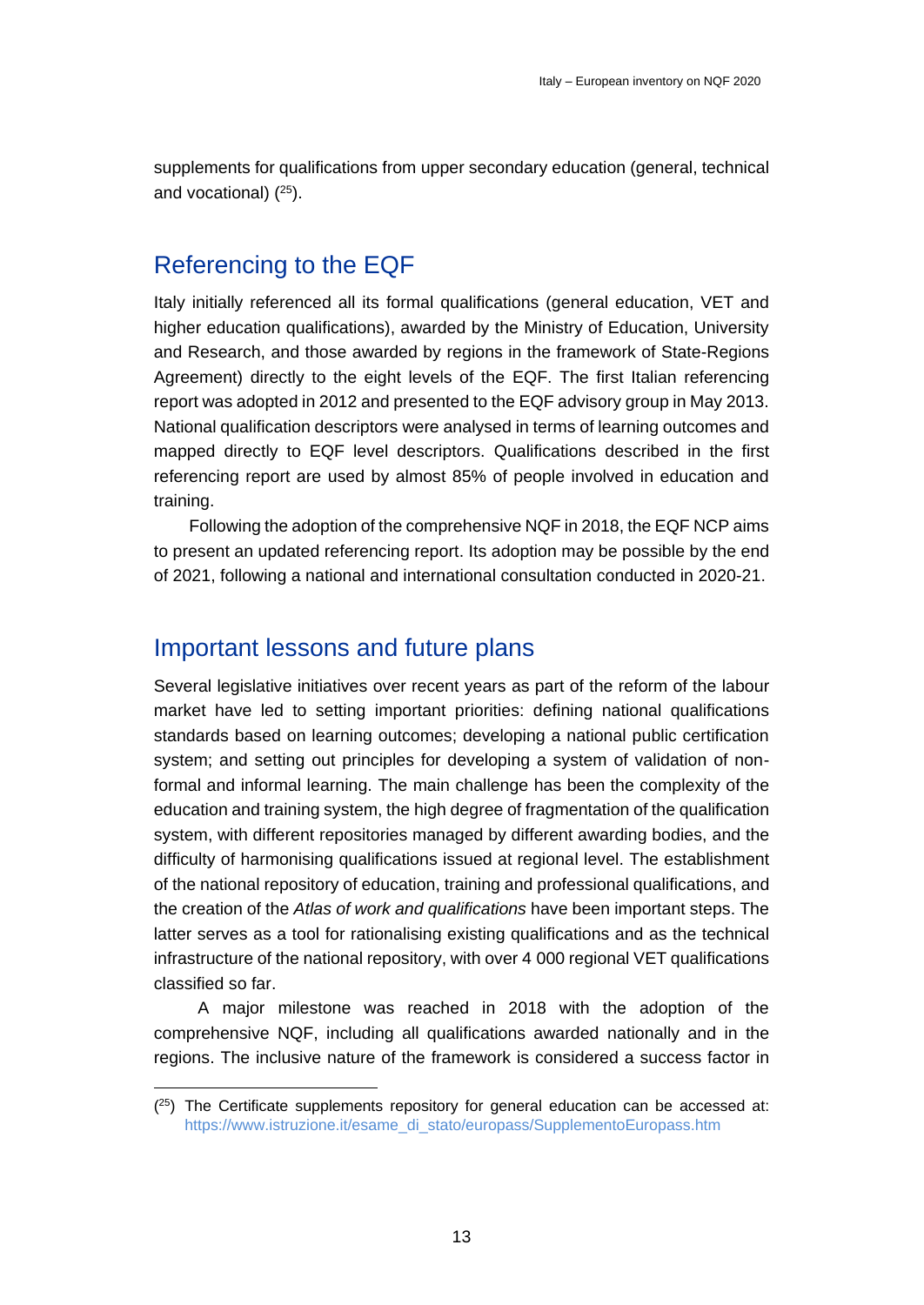increasing transparency and comparability of qualifications, and learning and professional mobility both within the country and at European level. Once the NQF becomes operational, it is expected to contribute to the quality of education and training; promote upskilling, updating, and valuing of competences; facilitate competence-based shared design of qualifications involving education and training and labour market actors, and promote work-based learning pathways; support skills needs analysis and the development of self-assessment tools and matching devices of learning and job opportunities; increase coordination among the education, training and employment services; reduce complexity in the qualifications system; support the recognition of foreign qualifications; and facilitate interoperability among the various databases and registers available at national, local and European level supporting operators and end users (European Commission and Cedefop, 2020).

Work on the NQF so far has fostered dialogue and cooperation among different institutional stakeholders, primarily through the national technical committee and through efforts of the EQF NCP. This work has also resulted in the adoption of a learning outcomes orientation in a number of legislative acts  $(^{26})$ ; further implementation of the learning outcomes approach is expected to have an impact on teaching and learning. However, there is still a gap between formal regulations and practical implementation of learning outcomes.

The main challenge in the near future remains updating the EQF referencing report. NQF evaluation will be carried out as part of the monitoring activities foreseen by Decree 13/2013 for the identification, validation and certification services.

 $(26)$  For example: the 2010 decree of the Ministry of Education on the reform of general education; Legislative Decree No 13/2013 on the setting up of the National repository of qualifications; Law No 107/2015 on school-work alternation in upper secondary schools; the State-Regions agreement of 24 September 2015 on the dual system in VET; Legislative Decree No 81/2015 on the reform of employment contracts; and the 2017 guidelines on internships.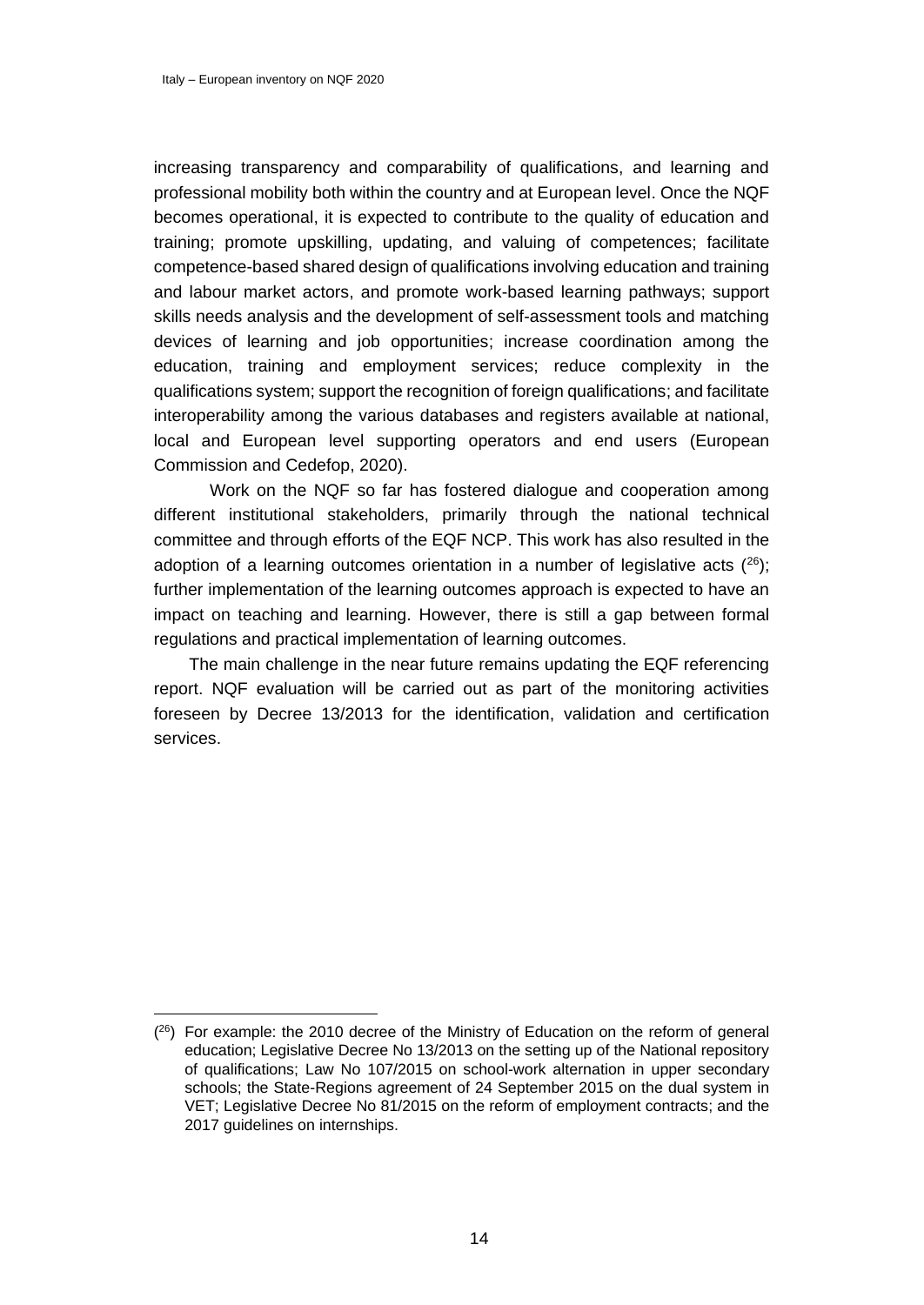#### **Main sources of information**

- The National Agency for Active Labour Market Policies (ANPAL) hosts the EQF NCP: https://www.anpal.gov.it/eqf
- The *Atlas of work and qualifications* is available at: [http://atlantelavoro.inapp.org](http://atlantelavoro.inapp.org/)
- Portal of the Ministry of Education, University and Research with information on higher education programmes: www.universitaly.it
- Information on the Italian qualifications framework for higher education: <http://www.quadrodeititoli.it/index.aspx?IDL=2>
- Italian Ministry of Labour; ISFOL (2012). First Italian referencing report to the European qualifications framework. https://europa.eu/europass/en/reportsreferencing-national-qualifications-frameworks-eqf

#### <span id="page-16-0"></span>Italian qualifications referenced to the EQF

| <b>Italian formal qualifications</b>                                                                                                                                                                                                                                                                                                                                                                                                                               | <b>EQF</b><br>levels |
|--------------------------------------------------------------------------------------------------------------------------------------------------------------------------------------------------------------------------------------------------------------------------------------------------------------------------------------------------------------------------------------------------------------------------------------------------------------------|----------------------|
| Research doctorate - Dottorato di ricerca<br>Academic diploma for research training – Diploma accademico di<br>formazione alla ricerca<br>Specialisation diploma – Diploma di specializzazione<br>Second level university master – Master universitario di secondo livello)<br>Academic specialisation diploma (II) - Diploma accademico di<br>specializzazione (II)<br>Higher specialisation diploma or master (II) – Diploma di perfezionamento<br>o Master (II) | 8                    |
| Master degree - Laurea magistrale<br>Second level academic diploma – Diploma accademico di secondo livello<br>First level university master – Master universitario di primo livello<br>Academic specialisation diploma (I) - Diploma accademico di<br>specializzazione<br>Higher specialisation diploma or master $(I)$ – Diploma di perfezionamento o<br>Master (I)                                                                                               | 7                    |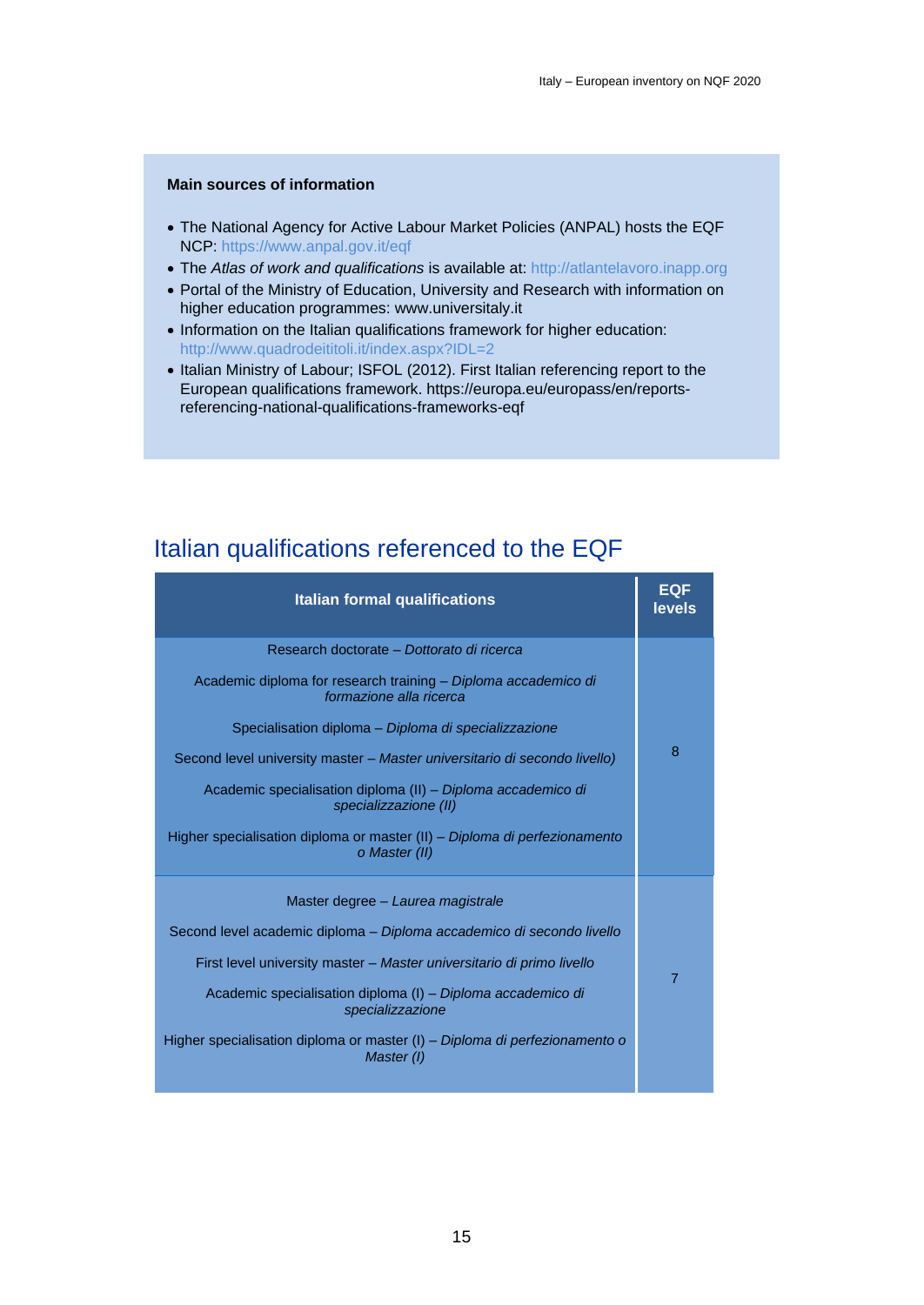| <b>Italian formal qualifications</b>                                                                                                                                                                                                                                                                                                                                                                                                            | <b>EQF</b><br><b>levels</b> |
|-------------------------------------------------------------------------------------------------------------------------------------------------------------------------------------------------------------------------------------------------------------------------------------------------------------------------------------------------------------------------------------------------------------------------------------------------|-----------------------------|
| Bachelor degree - Laurea<br>First level academic diploma - Diploma accademico di primo livello                                                                                                                                                                                                                                                                                                                                                  | 6                           |
| Higher technical education diploma - Diploma di tecnico superiore                                                                                                                                                                                                                                                                                                                                                                               | 5                           |
| Upper secondary education diploma - Licei diploma liceale<br>Upper secondary education diploma - technical schools - Diploma di<br><i>istruzione tecnica</i><br>Upper secondary education diploma - vocational schools - Diploma di<br>istruzione professionale<br>Professional technician diploma - Diploma professionale di tecnico (*)<br>Higher technical specialisation certificate - Certificato di specializzazione<br>tecnica superiore | 4                           |
| Professional operator certificate<br>Attestato di qualifica di operatore professionale (*)                                                                                                                                                                                                                                                                                                                                                      | 3                           |
| Compulsory education certificate<br>Certificato delle competenze di base acquisite in esito all'assolvimento<br>dell'obbligo di istruzione (**)                                                                                                                                                                                                                                                                                                 | $\overline{2}$              |
| Lower secondary school-leaving diploma<br>Diploma di licenza conclusiva del primo ciclo di istruzione                                                                                                                                                                                                                                                                                                                                           | 1                           |

(\*) Competent authority: regions.

(\*\*) Competent authority: Ministry of Education, University and Research or regions, according to type of education pathway.

*Source*: Adapted from Italian Ministry of Labour; ISFOL (2012).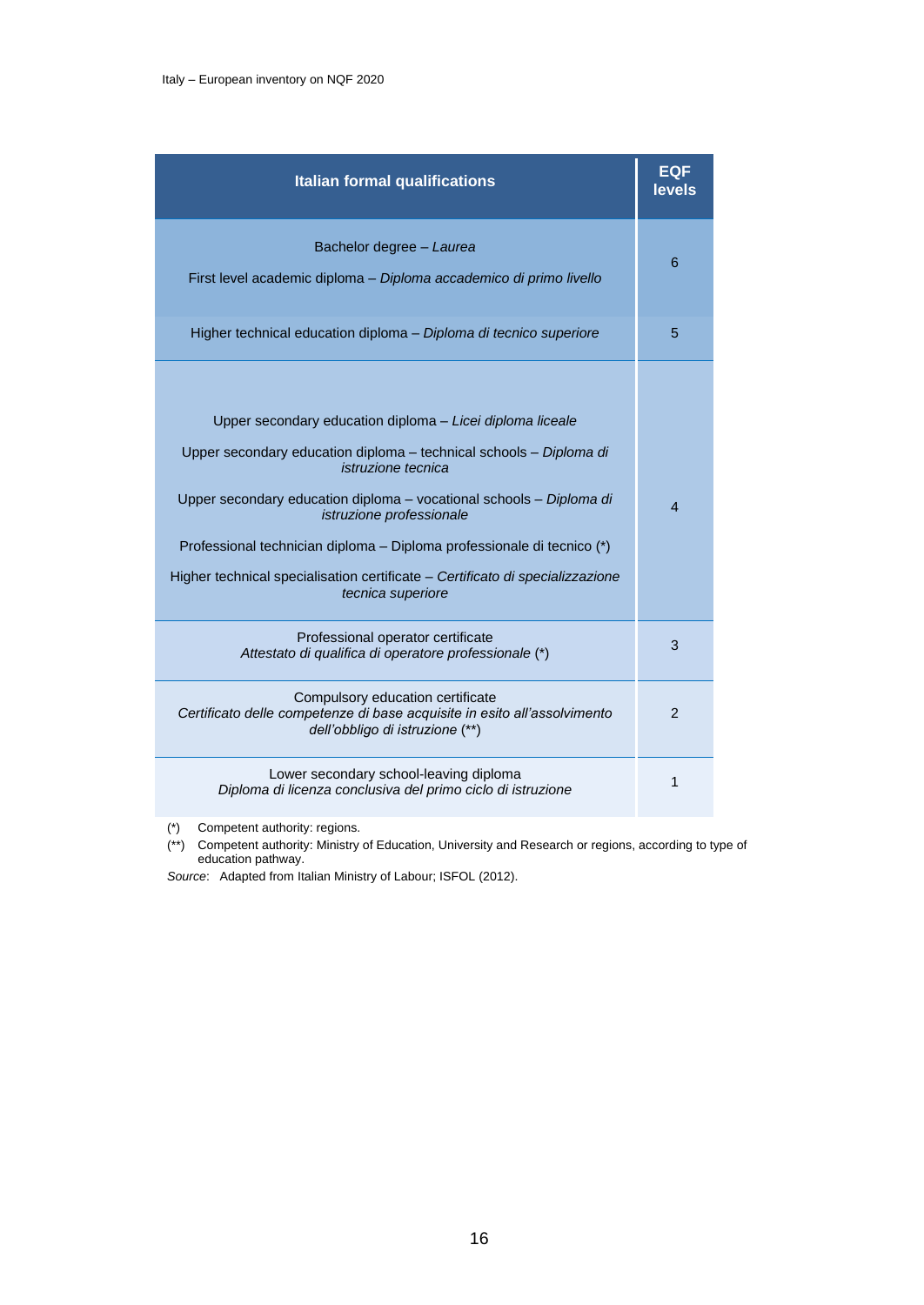| <b>ANPAL</b> | National Agency for Active Labour Policies                                                                      |
|--------------|-----------------------------------------------------------------------------------------------------------------|
| <b>EQF</b>   | European qualifications framework                                                                               |
| EQF NCP      | national coordination point for EQF                                                                             |
| <b>IFTS</b>  | higher (non-academic) technical education and training pathway [Istruzione<br>e formazione tecnica superiore]   |
| <b>INAPP</b> | National Institute for Public Policies Analysis                                                                 |
| <b>ISFOL</b> | National Institute for the Development of Vocational Training                                                   |
| <b>ITS</b>   | higher technical education [istruzione tecnica superiore]                                                       |
| <b>NEETs</b> | people not in employment, education or training                                                                 |
| <b>NCP</b>   | national coordination point                                                                                     |
| <b>NQF</b>   | national qualifications framework                                                                               |
| <b>PES</b>   | public employment service                                                                                       |
| <b>PISA</b>  | Programme for international student assessment                                                                  |
| QF-EHEA      | qualifications framework for the European higher education area                                                 |
| <b>QTI</b>   | Italian qualifications framework for higher education [quadro dei titoli italiani<br>dell'istruzione superiore] |
| <b>VET</b>   | vocational education and training                                                                               |
| <b>VNFIL</b> | validation of non-formal and informal learning                                                                  |

#### <span id="page-18-0"></span>Acronyms

#### <span id="page-18-1"></span>**References**

[URLs accessed 8.10.2020]

- Cedefop (2016). *Application of learning outcomes approaches across Europe: a comparative study*. Luxembourg: Publications Office. Cedefop reference series; No 105. [http://www.cedefop.europa.eu/en/publications-and](http://www.cedefop.europa.eu/en/publications-and-resources/publications/3074)[resources/publications/3074](http://www.cedefop.europa.eu/en/publications-and-resources/publications/3074)
- Cedefop (2020). *Developments in vocational education and training policy in 2015- 19: Italy*. Cedefop monitoring and analysis of VET policies. [https://www.cedefop.europa.eu/en/publications-and-resources/country](https://www.cedefop.europa.eu/en/publications-and-resources/country-reports/developments-vocational-education-and-training-policy-2015-19-italy)[reports/developments-vocational-education-and-training-policy-2015-19-italy](https://www.cedefop.europa.eu/en/publications-and-resources/country-reports/developments-vocational-education-and-training-policy-2015-19-italy)
- European Commission (2017). *Education and training monitor 2017: Italy.*
- European Commission (2019). *Education and training monitor 2019: Italy*.

[https://ec.europa.eu/education/resources-and-tools/document](https://ec.europa.eu/education/resources-and-tools/document-library/education-and-training-monitor-2019-italy-report_en)[library/education-and-training-monitor-2019-italy-report\\_en](https://ec.europa.eu/education/resources-and-tools/document-library/education-and-training-monitor-2019-italy-report_en)